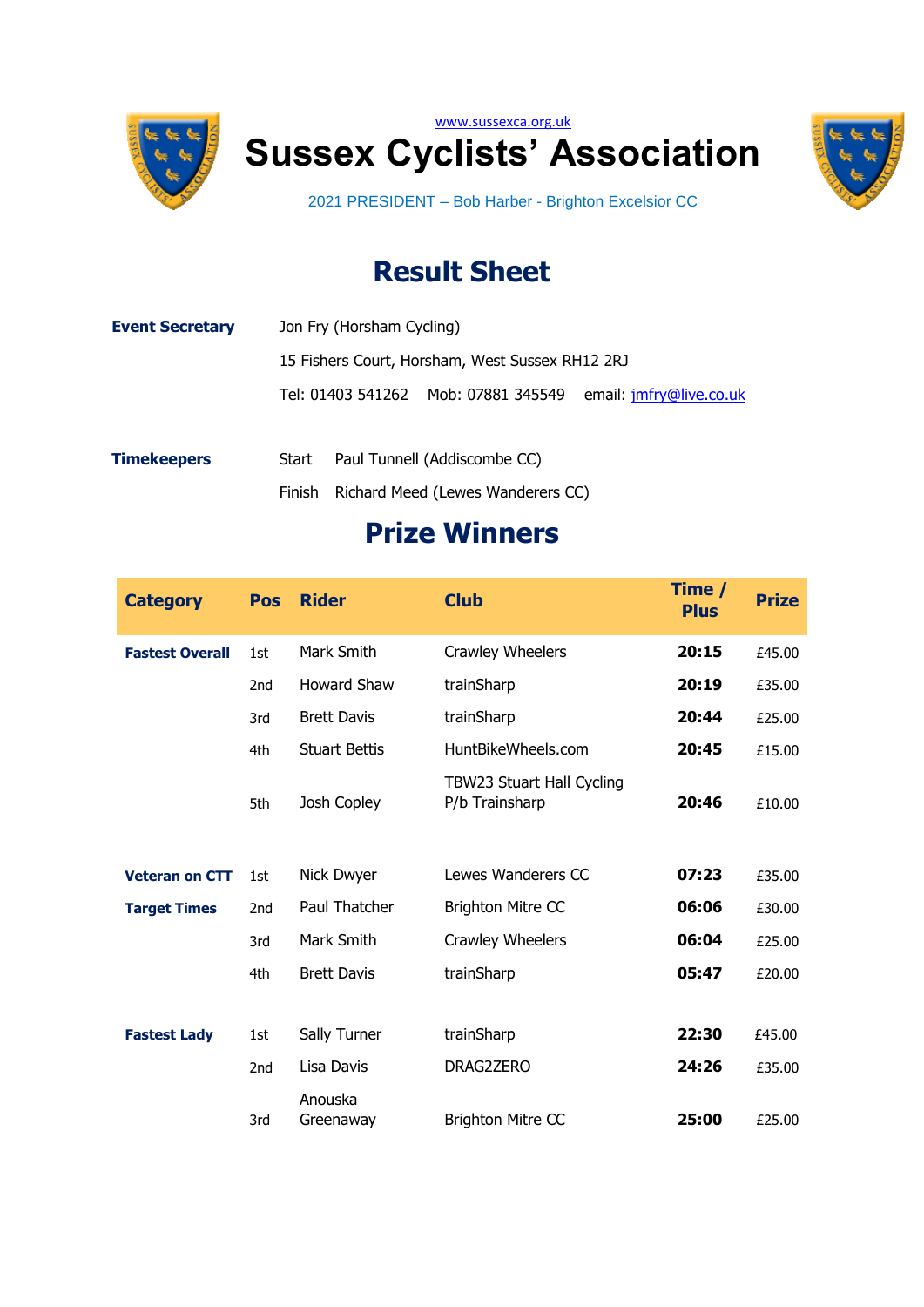## **Junior**

| (Under 18)                             | 1st | Not Contested        |                        |         | £15.00 |
|----------------------------------------|-----|----------------------|------------------------|---------|--------|
| <b>Fastest Team</b><br>of <sub>3</sub> | 1st | <b>Howard Shaw</b>   | trainSharp             | 20:19   | £15.00 |
|                                        |     | <b>Brett Davis</b>   | trainSharp             | 20:44   | £15.00 |
|                                        |     | Michael<br>Renardson | trainSharp             | 22:29   | £15.00 |
|                                        |     |                      | <b>Total Team Time</b> | 1:03:32 |        |
|                                        |     |                      |                        |         |        |
|                                        | 2nd | Matthew Smith        | Team TMC               | 20:59   | £10.00 |
|                                        |     | Steven Kane          | Team TMC               | 21:27   | £10.00 |
|                                        |     | Nik Allen            | Team TMC               | 21:29   | £10.00 |
|                                        |     |                      |                        |         |        |
|                                        |     |                      | <b>Total Team Time</b> | 1:03:55 |        |

|                | <b>Rider</b> |                          |                                                     | Cat/            |               |           |                |
|----------------|--------------|--------------------------|-----------------------------------------------------|-----------------|---------------|-----------|----------------|
| Rank           | <b>No</b>    | <b>Name</b>              | <b>Club</b>                                         | Age             | <b>Actual</b> | $CTT +/-$ | CTT            |
| 1              | 80           | Mark Smith               | <b>Crawley Wheelers</b>                             | V47             | 00:20:15      | 00:06:04  | 3              |
| $\overline{2}$ | 60           | Howard Shaw              | trainSharp                                          | S               | 00:20:19      |           |                |
| 3              | 85           | <b>Brett Davis</b>       | trainSharp                                          | V48             | 00:20:44      | 00:05:47  | 4              |
| 4              | 75           | <b>Stuart Bettis</b>     | HuntBikeWheels.com<br>TBW23 Stuart Hall Cycling P/b | S               | 00:20:45      |           |                |
| 5              | 90           | Josh Copley              | Trainsharp                                          | Espoir          | 00:20:46      |           |                |
| 6              | 70           | Nick Dwyer               | Lewes Wanderers CC                                  | V57             | 00:20:56      | 00:07:23  | 1              |
| 7              | 50           | <b>Matthew Smith</b>     | <b>Team TMC</b>                                     | S               | 00:20:59      |           |                |
| 8              | 88           | Cris Coxon               | <b>Brighton Mitre CC</b>                            | V44             | 00:21:14      | 00:04:31  | 14             |
| 9              | 25           | Steven Kane              | Team TMC                                            | S               | 00:21:27      |           |                |
| 10             | 30           | <b>Howard Bayley</b>     | <b>Blazing Saddles</b>                              | V46             | 00:21:28      | 00:04:39  | 13             |
| 11             | 20           | Nik Allen                | <b>Team TMC</b>                                     | V49             | 00:21:29      | 00:05:13  | 8              |
| 12             | 81           | Tom Houghton             | <b>Team TMC</b>                                     | V49             | 00:21:34      | 00:05:08  | 9              |
| 13             | 55           | David Clark              | Eastbourne Rovers CC                                | V <sub>52</sub> | 00:21:37      | 00:05:41  | 5              |
| 14             | 10           | Mark Bashford            | <b>East Grinstead CC</b>                            | S               | 00:21:57      |           |                |
| 15             | 40           | Mark Emsley              | Team TMC                                            | S               | 00:22:08      |           |                |
| 16             | 87           | <b>Paul Thatcher</b>     | <b>Brighton Mitre CC</b>                            | V <sub>57</sub> | 00:22:13      | 00:06:06  | $\overline{2}$ |
| 17             | 35           | Kevin Plummer<br>Michael | <b>Team TMC</b>                                     | V <sub>55</sub> | 00:22:26      | 00:05:28  | 7              |
| 18             | 45           | Renardson                | trainSharp                                          | Espoir          | 00:22:29      |           |                |
| 19             | 76           | Sally Turner             | trainSharp                                          | <b>WV41</b>     | 00:22:30      | 00:04:12  | 16             |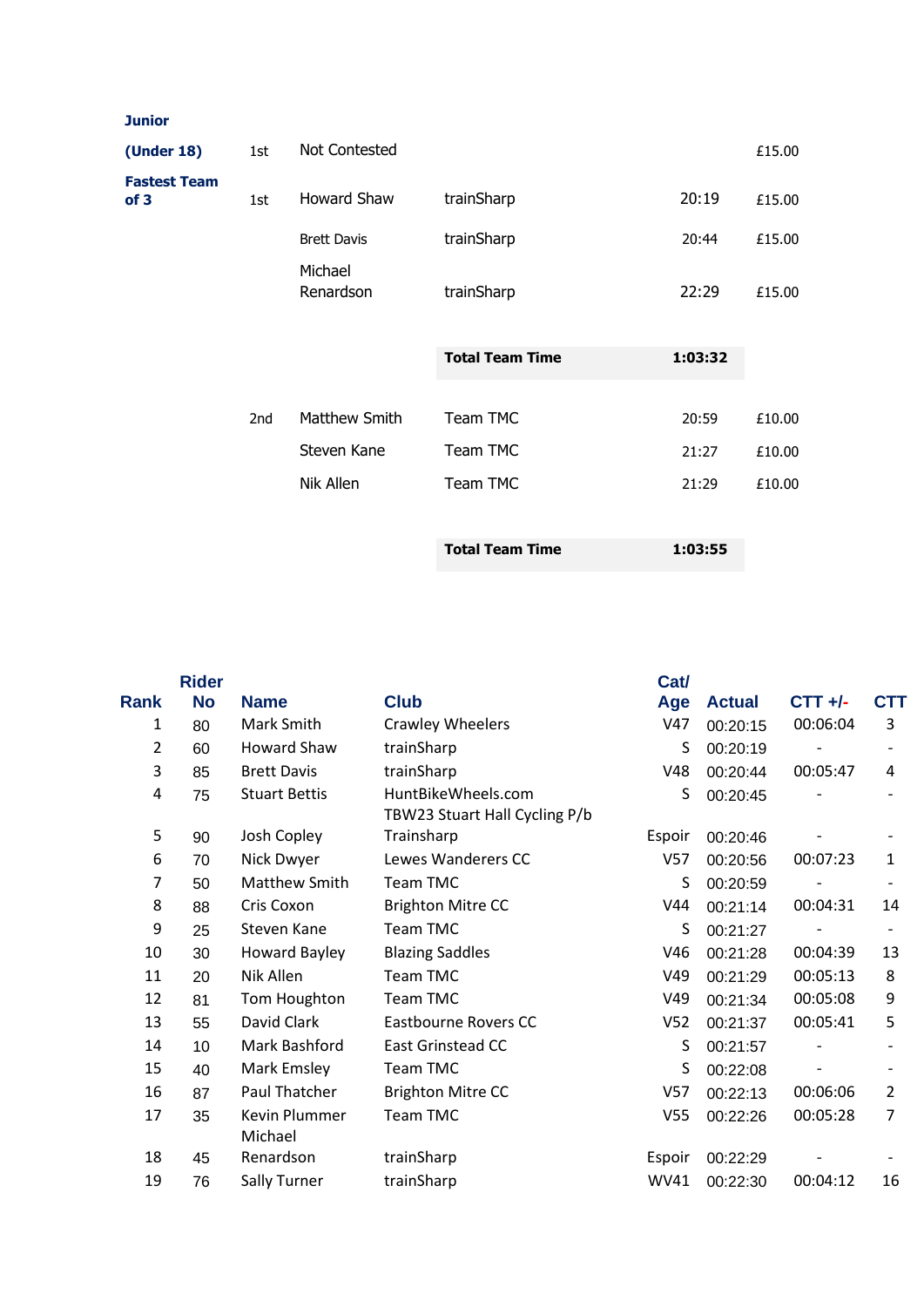| 20 | 15             | <b>David Clements</b>             | Eastbourne Rovers CC               | V49             | 00:22:34 | 00:04:08    | 18 |
|----|----------------|-----------------------------------|------------------------------------|-----------------|----------|-------------|----|
| 20 | 43             | Lewis Reeves                      | Horsham Cycling                    | S               | 00:22:34 |             |    |
| 22 | 65             | Simon Church                      | trainSharp                         | V <sub>55</sub> | 00:22:47 | 00:05:07    | 10 |
| 23 | 41             | Nolan Heather                     | <b>Worthing Excelsior CC</b>       | V45             | 00:23:06 | 00:02:50    | 32 |
| 23 | 72             | Adam Gent                         | ProgressiveCycleCoaching.co.uk     | S               | 00:23:06 |             |    |
| 25 | 71             | <b>Tony Reeves</b>                | GS Stella                          | V49             | 00:23:17 | 00:03:25    | 21 |
| 26 | 51             | Spencer Kirkham                   | <b>Worthing Excelsior CC</b>       | V <sub>53</sub> | 00:23:19 | 00:04:11    | 17 |
| 27 | 53             | Jack Smith                        | <b>Brighton Mitre CC</b>           | S               | 00:23:21 |             |    |
| 28 | 21             | Patrick Brown                     | HuntBikeWheels.com                 | S               | 00:23:30 |             |    |
| 29 | 6              | Colin Toppin                      | <b>Worthing Excelsior CC</b>       | V48             | 00:23:37 | 00:02:54    | 30 |
| 30 | 56             | Dylan Coyne                       | <b>Balcombe Cycle Club</b>         | V48             | 00:23:39 | 00:02:52    | 31 |
| 31 | 48             | <b>Richard Cartland</b>           | HuntBikeWheels.com                 | V43             | 00:23:40 | 00:01:53    | 38 |
| 32 | 47             | Dan Ellis                         | <b>BTNRT</b>                       | S               | 00:23:42 |             |    |
| 33 | 36             | Jason Hunter                      | Pearson Cycling Club               | V <sub>57</sub> | 00:23:54 | 00:04:25    | 15 |
| 33 | 82             | Lloyd Costello                    | <b>Brighton Mitre CC</b>           | Espoir          | 00:23:54 |             |    |
| 35 | 22             | <b>Stu Nisbett</b>                | <b>Crawley Wheelers</b>            | V47             | 00:23:58 | 00:02:21    | 35 |
| 26 | 32             | Will Herbert                      | <b>Total Tri Training</b>          | V40             | 00:24:00 | 00:01:00    | 42 |
| 37 | 57             | Jamie Baskerville                 | Dulwich Paragon CC                 | V44             | 00:24:02 | 00:01:43    | 39 |
| 38 | 61             | Andy Tedd                         | Team TMC                           | V <sub>53</sub> | 00:24:06 | 00:03:24    | 22 |
| 39 | 26             | Martin Booker                     | South Downs Bikes / Casco Pet      | V <sub>52</sub> | 00:24:13 | 00:03:05    | 26 |
| 40 | 28             | Rory Knapp                        | <b>Brighton Mitre CC</b>           | S               | 00:24:26 |             |    |
| 40 | 62             | Lisa Davis                        | DRAG2ZERO                          | <b>WV46</b>     | 00:24:26 |             |    |
| 42 | $\overline{7}$ | Simon McLeod                      | <b>BTNRT</b>                       | S               | 00:24:35 |             |    |
| 43 | 33             | Andy Cox                          | trainSharp                         | V <sub>50</sub> | 00:24:37 | 00:02:17    | 36 |
| 44 | 27             | Andrew Lock                       | <b>Worthing Excelsior CC</b>       | V <sub>54</sub> | 00:24:41 | 00:03:01    | 27 |
| 45 | 46             | lan Cheesman                      | <b>Worthing Excelsior CC</b>       | V <sub>52</sub> | 00:24:42 | 00:02:36    | 34 |
| 46 | 3              | <b>Bruce English</b>              | <b>Eastbourne Rovers CC</b>        | V56             | 00:24:58 | 00:03:08    | 24 |
|    |                | Anouska                           |                                    |                 |          |             |    |
| 47 | 34             | Greenaway                         | <b>Brighton Mitre CC</b>           | WS              | 00:25:00 |             |    |
| 48 | 58             | John McDonald                     | trainSharp                         | V56             | 00:25:06 | 00:03:00    | 28 |
| 49 | 42             | <b>Mark Thomas</b>                | <b>Bigfoot CC</b>                  | V58             | 00:25:15 | 00:03:16    | 23 |
| 50 | 14             | Keith Lear                        | Horsham Cycling                    | V40             | 00:25:18 | $-00:00:18$ | 46 |
| 51 | 54             | Kerry McGawley                    | <b>Brighton Triathlon Club</b>     | <b>WV42</b>     | 00:25:20 | 00:01:34    | 40 |
| 52 | 73             | Jon Fairclough                    | Woking Cycle Club                  | V67             | 00:25:21 | 00:05:07    | 10 |
| 53 | 38             | Peter Owen                        | Norwood Paragon CC                 | V60             | 00:25:51 | 00:03:06    | 25 |
| 53 | 77             | Ian Newbold                       | <b>Worthing Excelsior CC</b>       | V48             | 00:25:51 | 00:00:40    | 44 |
| 55 | 67             | Mike Boyce<br><b>Mark Vowells</b> | a3crg                              | V65             | 00:25:54 | 00:04:07    | 19 |
| 56 | 17             | (Tricycle)                        | San Fairy Ann CC Ltd               | V68             | 00:25:55 | 00:04:46    | 12 |
| 57 | $\overline{2}$ | Kev Witton                        | <b>Sussex Revolution Velo Club</b> | V43             | 00:25:59 | $-00:00:26$ | 47 |
| 57 | 68             | <b>Tracey Williams</b>            | <b>Brighton Excelsior CC</b>       | <b>WV52</b>     | 00:25:59 | 00:02:58    | 29 |
| 59 | 23             | Victoria Miller                   | <b>Brighton Mitre CC</b>           | WS              | 00:26:01 |             |    |
| 60 | 64             | Paul Townsley                     | Team TMC                           | V <sub>72</sub> | 00:26:02 | 00:05:34    | 6  |
| 61 | 37             | Peter Noble                       | Epsom CC                           | V <sub>54</sub> | 00:26:49 | 00:00:53    | 43 |
| 62 | 49             | <b>Rachel Carless</b>             | <b>Brighton Mitre CC</b>           | <b>WV45</b>     | 00:27:21 | 00:00:09    | 45 |
| 63 | 19             | Erin Kamp                         | <b>Brighton Mitre CC</b>           | WS              | 00:27:38 |             |    |